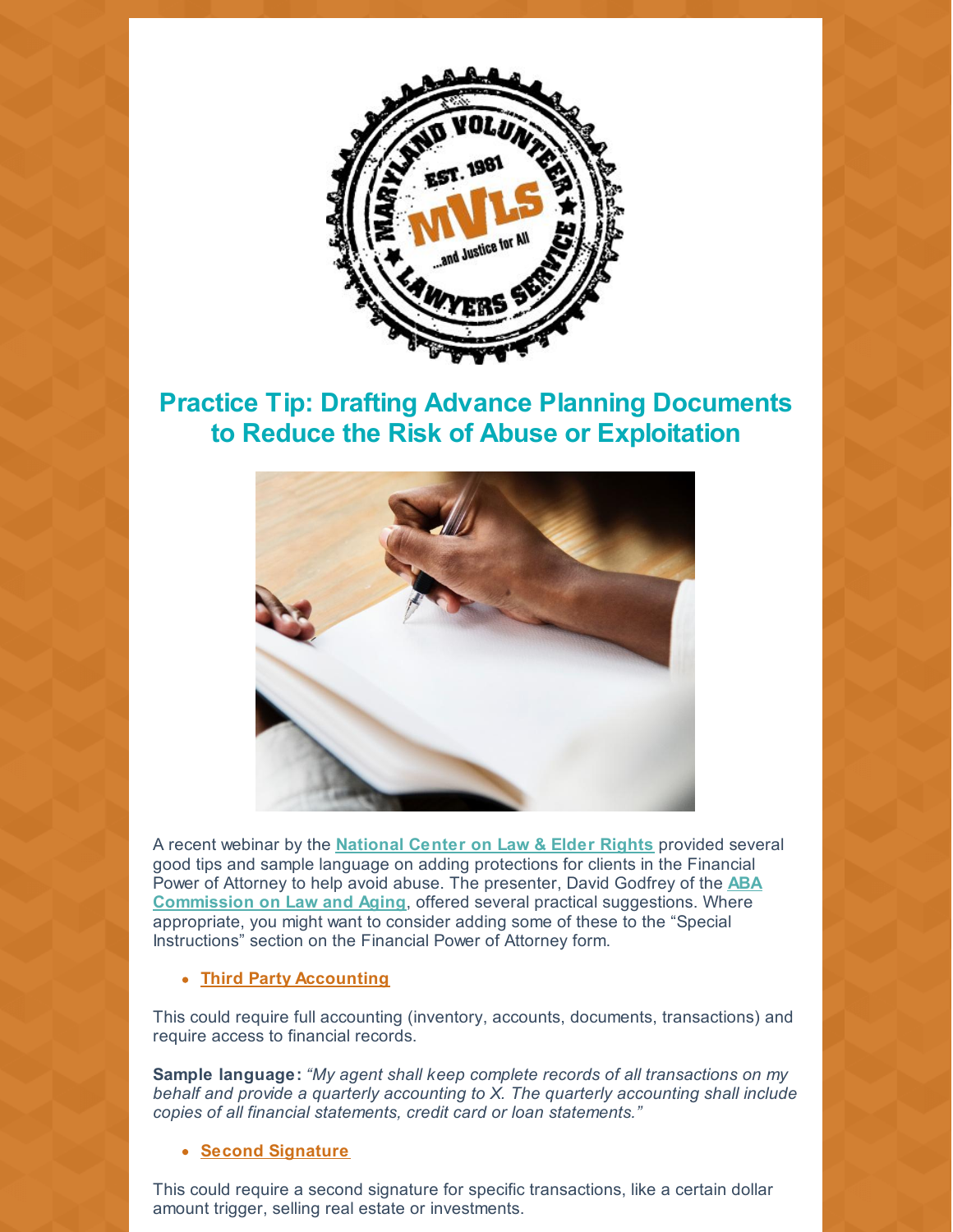**Sample language:** *"The sale, pledge, mortgage, transfer, rental or lease of any real estate shall require, in addition to the signature of my agent named in this document, the signature of X or X."*

OR

*"Any transaction or series of related transactions totaling more than \$X shall require two signatures, the signature of my agent named in this document and the signature of X."*

**Define Gifting Power**

This could deny or limit gift giving, including types of gifts, to specific persons, in limited amounts or frequency.

**Sample language:** *"My agent may only make gifts to my children or grandchildren, at Christmas or on their birthdays, in keeping with my traditions, no gift shall exceed \$100 in value, of cash, real or personal property."*

OR

*"No gifts shall be made of my money, real or personal property by my agent to anyone for any reason."*

#### **Limited Powers**

This would limit the agent's ability to make changes to beneficiary designations, including life insurance, bank accounts, etc.

**Sample language:** *"My agent is not authorized to change the beneficiary, payable on death, or transferable on death designations on any bank account, financial account, life insurance policy, pension, trust, annuity or similar contract or instrument, with the exception that my agent may assign a life insurance policy for the limited purpose of pre-paying funeral arrangements for me incident to an application for Medicaid benefits."*

If you'd like more information, you can view the **[slides](https://ncler.acl.gov/pdf/Advance Care Planning Slides.pdf?eType=EmailBlastContent&eId=a661a7b0-5012-4674-b00c-14bc855e2bf7)**, **webinar [recording](https://vimeo.com/265441023?eType=EmailBlastContent&eId=a661a7b0-5012-4674-b00c-14bc855e2bf7)**, or review an **[Issue](https://ncler.acl.gov/pdf/Advance Care Planning Issue Brief.pdf?eType=EmailBlastContent&eId=a661a7b0-5012-4674-b00c-14bc855e2bf7) Brief**.

As a reminder, MVLS has launched a major **[Advanced](https://mvlslaw.org/adv-planning/) Planning Project** and is actively reaching out to community groups, religious institutions and community health programs to explain how estate planning can help stabilize low-income communities. If you have a relationship with an organization you think might be a good fit for us to connect with, please contact **[John](mailto:jkern@mvlslaw.org) Kern**, our Advanced Planning Project Coordinator.

## **UPCOMING ADVANCE PLANNING TRAININGS**

**Estate Administration Training Sept. 7 | 9 am - 12 pm** MVLS Office (or via webinar) 201 N. Charles St. | Suite 1400 Baltimore, MD 21201

Have you been *dying* to learn the ins and outs of estate administration? This session is for you. It will cover the basics of small and regular estates, what falls into probate, opening estates, claims